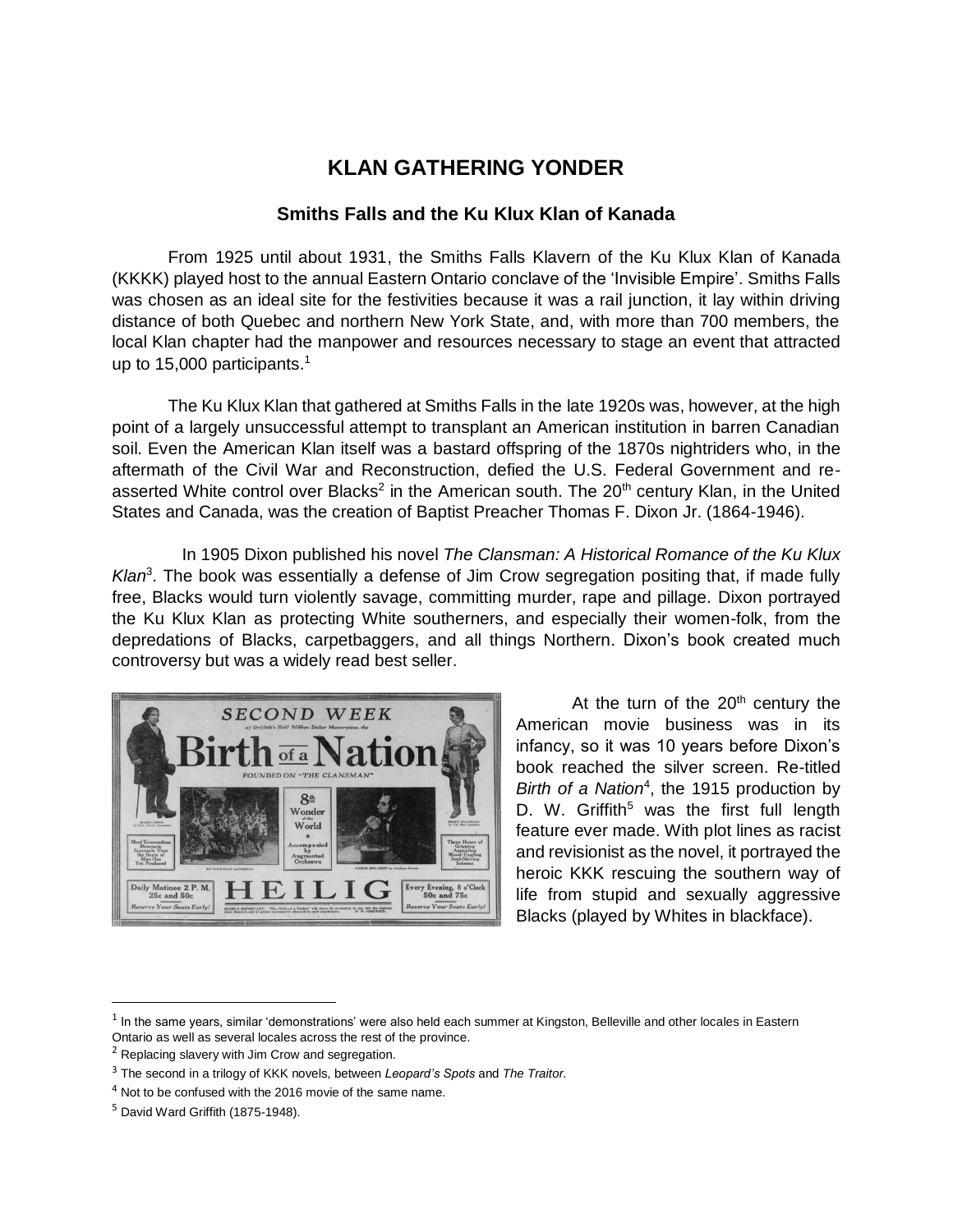In the summer of 1915, with *The Clansman* and *Birth of a Nation* at the height of their popularity, William Joseph 'Doc' Simmons (1880-1945), former Methodist preacher and lover of Kentucky bourbon, had a vision. Watching the sky one night he claimed to have seen ghost riders galloping among the stars, a sign he took to mean he was destined to revive the noble, patriotic Ku Klux Klan portrayed in the Griffith film.

Simmons' bizarre vision might not have survived the sober light of dawn except for the lynching that summer of Leo Frank, a Jew, who a Georgia mob decided had raped and murdered a Christian girl. There was great doubt that Frank was guilty, but his lynching was applauded across the south and the vigilantism it took to get the job done widely approved. By October Simmons had attracted enough support that his new Knights of the Ku Klux Klan was inaugurated with prayers, rituals and a cross burning on Stone Mountain<sup>6</sup> near Atlanta, Georgia. The new Klan adopted a wider range of hatreds than the old, hunting Jews, Catholics, dissenting Protestants and immigrants, as well as Blacks, but stuck faithfully to the methods of the 1870s; fire, whip and noose.<sup>7</sup>

The first Ontario chapter of the Knights of Ku Klux Klan of Canada/Kanada was organized in Toronto in 1925 by Richard L. Cowan who became the Imperial Wizard (President). Because it was a highly secretive 'Invisible Empire' it is impossible to say how many members the Ontario KKK attracted. At its peak, a reasonable guess might be somewhere between 5,000 and 10,000 with the lower end of that range being most likely, and most of those were in Western Ontario Klaverns. Clearly, the vast majority of those attending the Smiths Falls rallies were spectators seeking some free entertainment.

The task of adapting and transplanting the American Klan to Canada, and to Eastern Ontario in particular, proved daunting<sup>8</sup>. Blacks, the primary target of Klan hatred, were essentially non-existent in Eastern Ontario, the Jewish population amounted to a handful of small town shop-keepers and, with roots a century deep, the Loyal Orange Lodge had a lock on a white male protestant membership, hyper loyalty to the British Crown, anti bolshevism and baiting Catholics, French Canadians and immigrants. The Ku Klux Klan, was simply



redundant. The Orange Lodge<sup>9</sup>, and to a lesser extent the Sons of England Lodge<sup>10</sup>, represented insurmountable competition for the same 'hearts and minds' coveted by the KKK.

 $6$  The largest bas relief in the world is carved into the face of Stone Mountain. It depicts three southern heroes of the Civil War; Stonewall Jackson, Robert E. Lee and Jefferson Davis. Cross burning is an invention of Griffith's *Birth of a Nation* and the October 1915 event represented the first time the KKK staged a cross burning.

<sup>7</sup> The preceding three paragraphs are excerpted from *Rendition on Wellington Street*, by Ron W. Shaw (2018), Global Heritage Press, ISBN 978-1-77240-098-4.

<sup>&</sup>lt;sup>8</sup> Although the KKK did meet with considerable success in Saskatchewan where, in the late 1920s, it claimed over 25,000 members and considerable political influence.

<sup>&</sup>lt;sup>9</sup> Founded 1795 in Ireland and 1830 in Ontario.

 $10$  Founded in 1874.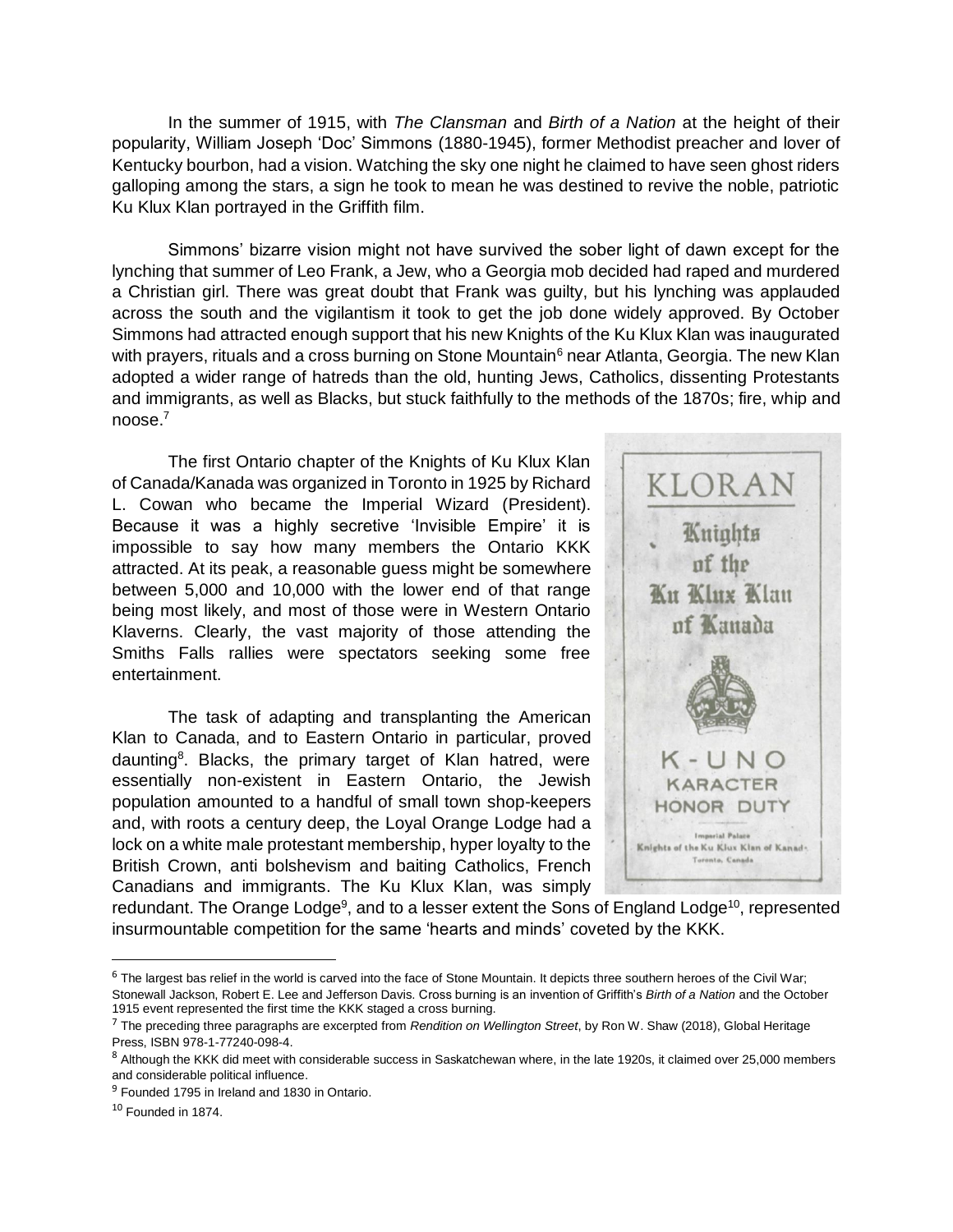

Incidents of serious violence in Ontario were rare but the Klan had no more than begun to organize when a party of its zealots dynamited St. Mary's Roman Catholic Church at Barrie in 1926. Four years later a group of hooded nightriders attacked a mixed-race couple at Oakville, forcibly separated them and burned their house. Ontario media, politicians and civic leaders spoke out against such violence and, even though in sympathy with much the Klan claimed to stand for, the general public came to

regard the Klan as *"foreign, American, and inimical to the British tradition of commitment to fair play, common sense, tolerance, give and take, and the rule of law"*. 11

The following is an amalgam of local news coverage, taken from the pages of the Smiths Falls *Record News*, the Almonte *Gazette*, the Perth *Courier* and the Kemptville *Advance*, of Klan rallies held at Smiths Falls over the weekends of September 19-20, 1926, August 20-21, 1927 and September 8-9, 1928. The on-the-spot reporting of local correspondents conveys an excellent sense of the events and their time.

*The fiery cross of the Ku Klux Klan blazed forth in Smiths Falls when the KKK held their annual gathering on the outskirts of the town.* 

*A Klan demonstration had been expected for several days and citizens awoke on Saturday morning to find that members of the invisible empire had been busy during the night. At several of the most important street corners the symbolic letters KIGY were painted upon the streets and a huge arrow directed pedestrians and vehicles to McEwen's Field<sup>12</sup> on the east side of town. The letters KIGY mean 'Klan Is Gathering Yonder'.*

*That the Ku Klux Klan of Canada is strongly organized in Smiths Falls was evidenced at the mammoth demonstration. Klansmen and Klanswomen from Kingston, Belleville, Brockville, Gananoque, Picton, Prescott, St. Catharines, Ottawa, and scores of other places throughout Eastern Ontario, as well as points in Quebec and New York State, were present with local members. A conservative estimate places the total number of persons in McEwen's Field at the evening session at fifteen thousand, constituting the largest crowd that has ever been seen in Smiths Falls. The attendance in the afternoon was not quite so large.*

*Only Protestants were allowed into the grounds and the entrance was guarded by members of the order, attired in full regalia and in some cases carrying swords. A steady stream of motor cars continued through the grounds all day and many American and Quebec licenses were noted.* 

l

<sup>11</sup> *Shades of Right, Nativist and Fascist Politics in Canada, 1920-1940*, by Martin Robin (1994).

<sup>&</sup>lt;sup>12</sup> Site of the Gallipeau Centre (formerly Rideau Regional Centre), 361 Queen Street, Smiths Falls.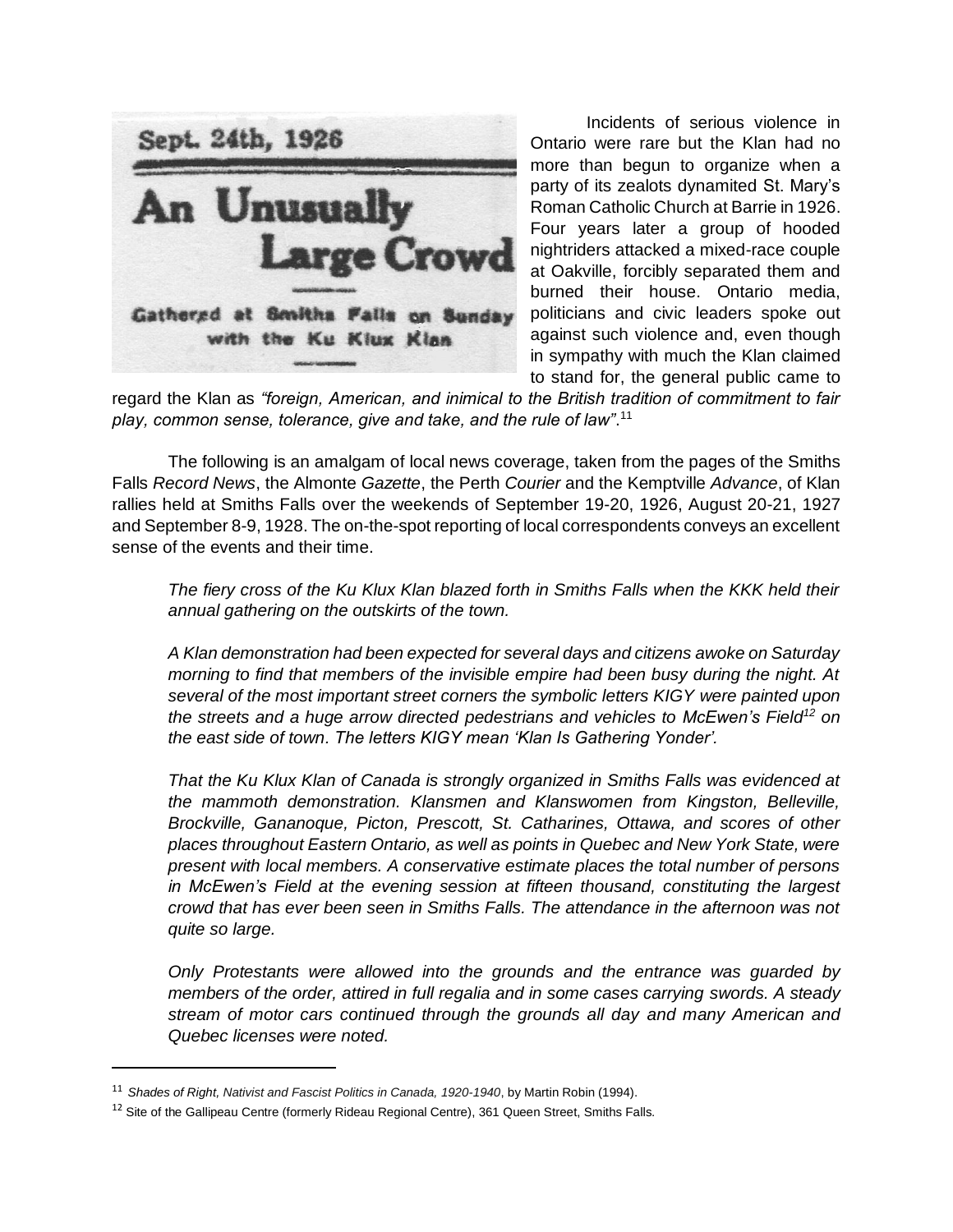*Mounted white-robed members of the Klan rode through the crowds keeping order and*  now and then shouting commands in gruff disguised voices, but others, whether *intentionally or in forgetfulness, raised their masks and rode around with their faces in full view. More than one who had got safely by the main guards was escorted off the field.*

*The Klansmen wore the usual peaked hood and white robes and the robes were decorated with the Klan insignia on one side and a green maple leaf in a red circle on the other. The horses wore white covers and hoods with the letters KKK painted on them in bright red.*

*The square in which the services were conducted was marked off with hundreds of Union Jacks. Speakers harangued the crowd from platforms and soap boxes scatted here and there. On another platform was stationed a twelve-piece orchestra under the leadership of William Yarwood which led in the singing of the National Anthem, 'Nearer My God to Thee', 'O Canada', and other sacred and patriotic selections.* 



*Smiths Falls Klan parade moving south on Beckwith Street c1930*

*There was much to impress and entertain the curious. Hundreds of women attended the meeting. Many children were noticed among the crowd and some were tiny tots who were hardly able to toddle along and had to be assisted by bigger brothers and sisters.*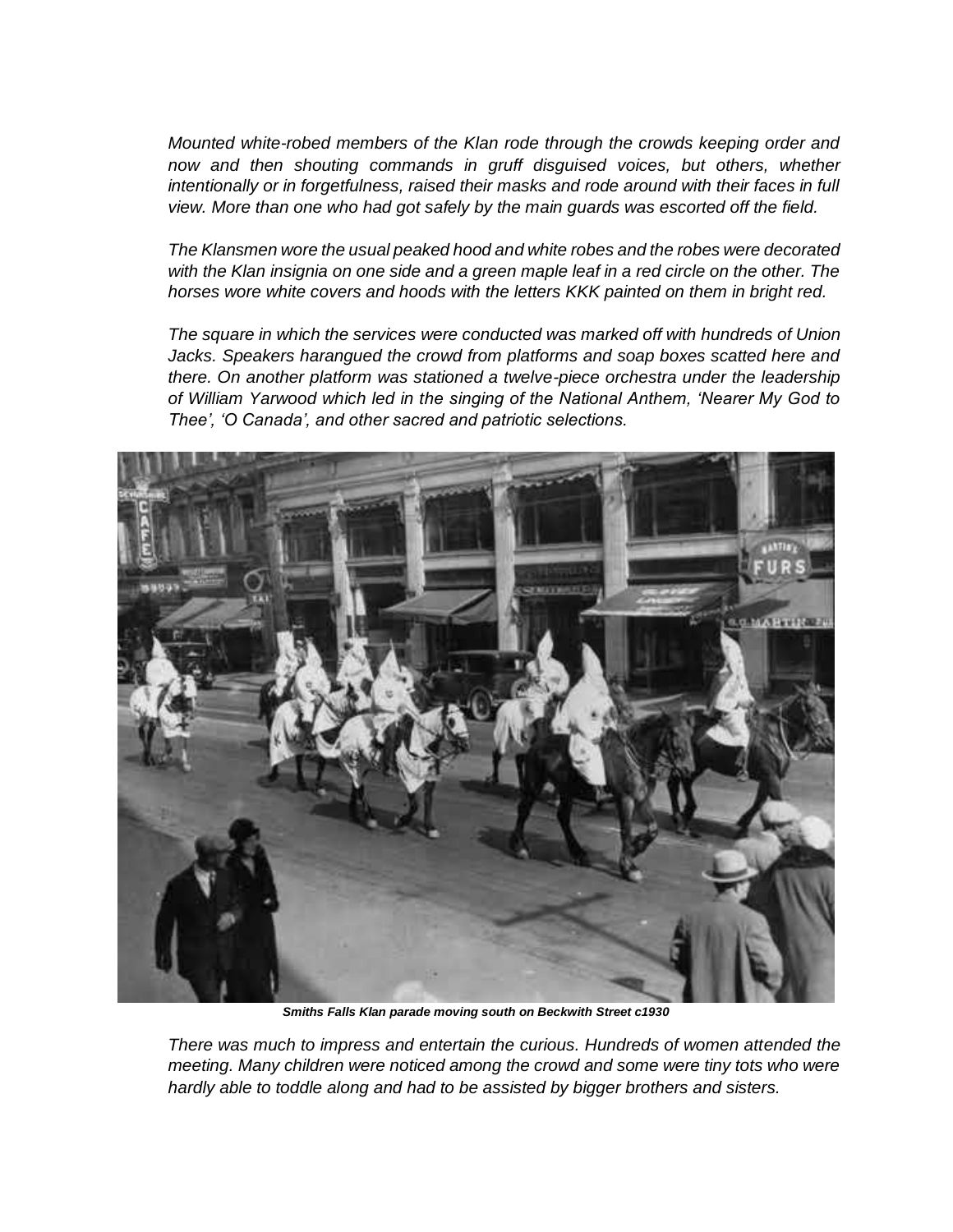*The afternoon meeting, which started at about 3 o'clock, attracted a large crowd who heard the principles of the Klan explained by the Imperial Kaliff<sup>13</sup> of the order who hails from New Brunswick, and by the King Kleagle<sup>14</sup> of London, Ontario, both of whom showed themselves to be very able speakers. The former was not attired in the KKK uniform. The Kleagle wore his robes but was not masked.*

*The King Kleagle opened the meeting.*

*"The Klan is here in Smiths Falls", he said, "and it has been here for some time. At first there were only 20 members, but you can now multiply that number and put some 0's on it".*



*Imperial KKKK Kaliff & New Brunswick MLA, James Simpson Lord (1875-1932)*

*The Imperial Kaliff, Vice Wizard of the Klan movement, led in prayer, and then gave the chief lecture of the day. He referred to the Klan as the greatest movement of all time, a distinctly Canadian organization. Its purpose being to unite the White, Protestant, Gentile people of the land, and to combine and direct the sixty million<sup>15</sup> White people of the world in the interests of White civilization. The Klan is first a Christian organization and then a national organization, he said, making a strong plea for British solidarity.*

*The speaker stated that the Ku Klux Klan had no quarrel with the Roman Catholic, in fact, he said, he had more respect for the R.C. who went to his church, and who was not afraid to tell the world his religion, than he had for the weak-kneed Protestant who was ashamed to proclaim his church.*

*The Klan was a legacy passed down from the ancient Protestant Scotch clans, the Kaliff declared. The KKK of Canada is Canadian. It is organized from coast to coast. Its aim is to make Smiths Falls a better town, Ontario a better province and to improve the Dominion* 

*as a whole. Klansmen believed that the one way to exist and thrive was by living a Christian life, remember that all mankind were brothers but believing above all else that the White race must be saved.*

*The Klan had no ill-feeling toward the black, yellow or brown races and was not out to fight them. It was a law-abiding organization and every member must swear to uphold national law and order.* 

*"But the Roman Catholics have organized and put over a definite program," the speaker continued, "and the Jews, and the Chinese and the Japs have done the same thing, so*  we too, as a body of White men, need to come together and stand shoulder to shoulder *so that every White man and every White woman is helping in the uplift of the White race.* 

<sup>&</sup>lt;sup>13</sup> James Simpson Lord (1875-1932), Conservative MLA for Charlotte County in the New Brunswick Legislature and 'Imperial Kaliff' (Vice President) of the Ku Klux Klan of Kanada.

<sup>&</sup>lt;sup>14</sup> The 'Kleagle' is the KKK official in charge of recruitment.

<sup>&</sup>lt;sup>15</sup> What this number alludes to is a mystery.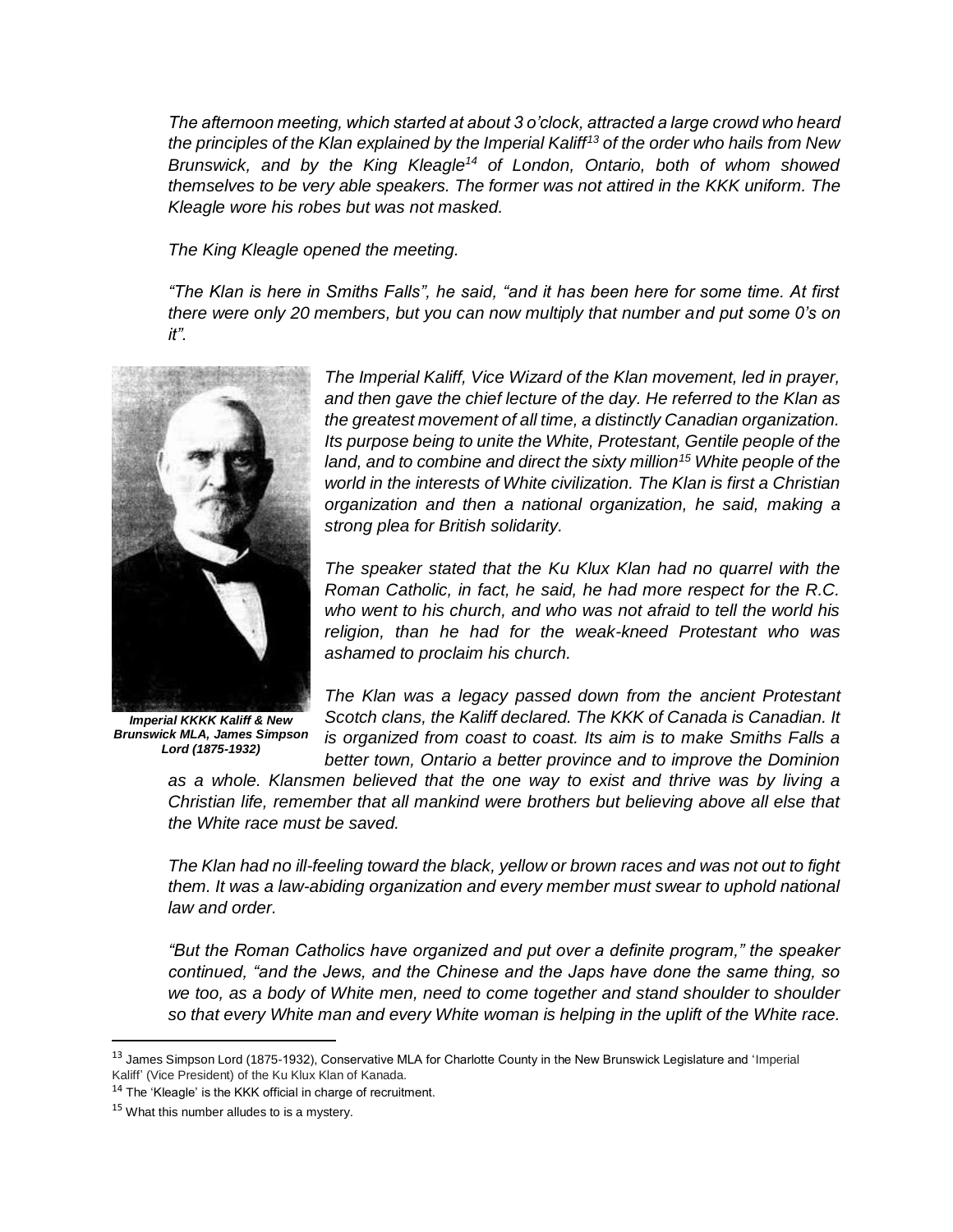*This is a distinctly White organization, founded on the belief that White women must be protected and God pity the man who dares trample on the rights of a White woman where the Ku Klux Klan is".*

*The Vice Wizard spoke to the crowd many times on the evils of white women marrying outside their race and contaminating the blood line. He deplored the fact that White women were marrying men of other races.* 

*"Let us put over a clean White program that will prevent our blood from being mongrelized," he said.*



*KKKK rally at Kingston, 1927*

*Discussing the religious aspect of the organization the Imperial Klaliff said it was not narrow, believing in freedom and justice to all.* 

*"We have a right to worship in our churches and we must protect that right. We are not anti anything. A man who is a child of God cannot hate anything".*

*The speaker explained that apart from being a Christian organization the Klan is out with a pure White man's program. He told Klansmen to trade with fellow Klansmen, to give their jobs and dollars to White men, and insisted that only the stores of white Protestants be patronized, not those of the Chinese, Japanese, Russian, Ruthanians<sup>16</sup> and other foreigners who are usurping the White man's place in Canada.*

l

<sup>&</sup>lt;sup>16</sup> Ruthenians or Ruthenes, was a term applied to Eastern European immigrants from Lithuania, Belarus, Russia and Ukraine.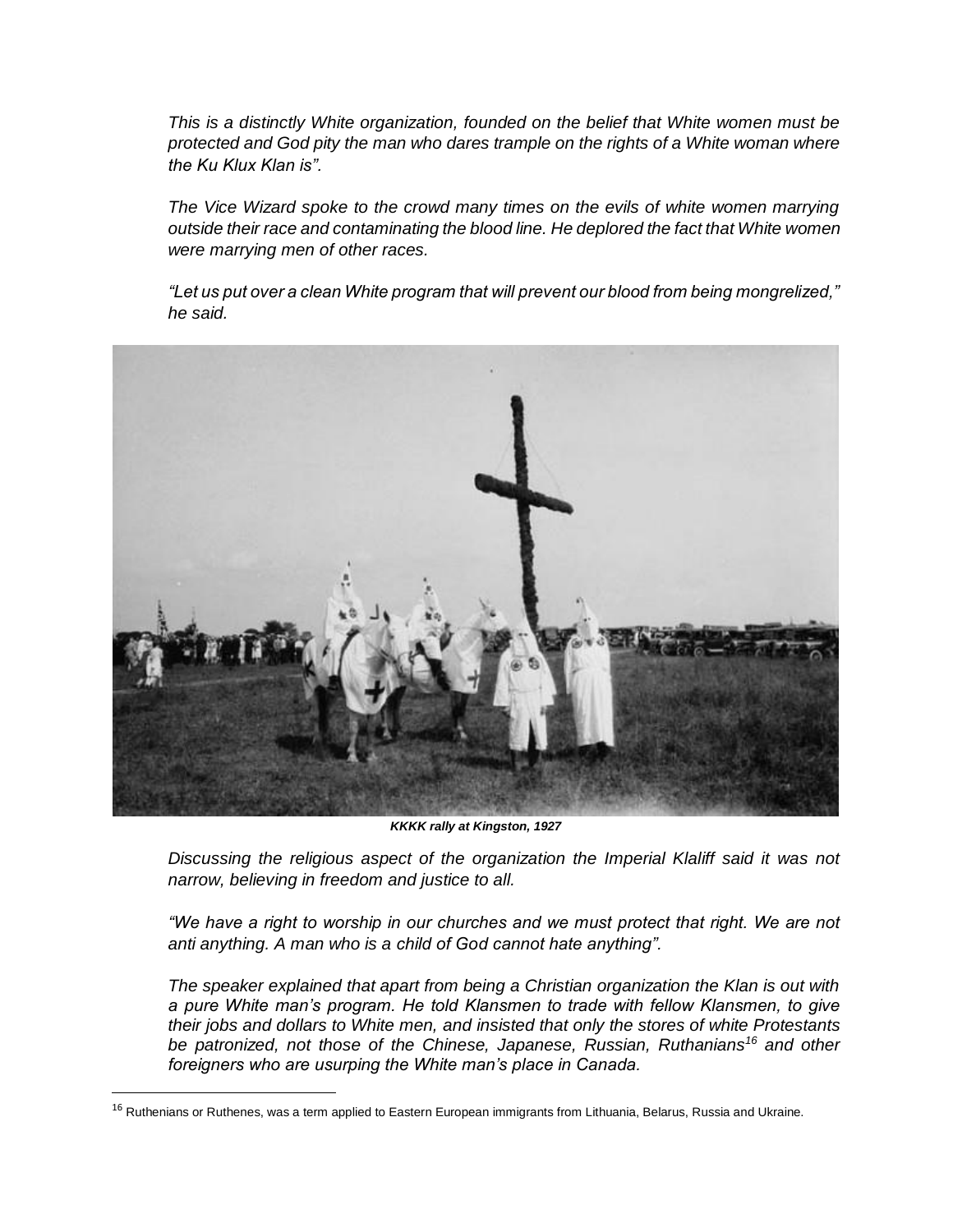*In conclusion the Imperial Kaliff declared.*

*"The Klan stands especially for true Christianity, pure patriotism, British solidarity and unity, freedom of speech, freedom of the press, the separation of church and state, one flag, one free public school and the elevation of the White race."*

*Before the meeting closed, the King Kleagle urged everyone interested in the Klan to seek further information at the tents in the grounds, one for men and another for women. He urged all people, if they never joined the Klan, to go home and consider the words that they had just heard and to try to apply them to their home life for the sake of love and happiness.*

*The evening session commenced about 7:30 o'clock and the rule of admitting only white gentile Protestants was once again very strictly observed. The same speakers were again heard. Each made an impassioned plea for true Christianity and for the upholding of the British Empire and the British flag.*

*After darkness had fallen five crosses were set ablaze. Ranged from 30 to 70 feet in height they could be seen even from the center of town. The largest cross presented an impressing scene as it burst into flames and illuminated the field, showing the white robed figures.*



*Against a beautiful moonlit sky, the evening service was most impressive and included the*  full initiation and obligation of 106 candidates, of whom 22 were ladies. This brought the *total number in the Smiths Falls Klan to about 700. Each candidate was masked. The initiatory was very impressive and solemn oaths were taken by each new Klansman or Klanswoman.*

*The ladies of the Kingston Klan then demonstrated Klan drill. Light was provided by automobile head lights and by the burning crosses. In the semi-darkness scores of white cloaked and masked figures presented a rather impressive sight.* 

*The evening session came to a close shortly after ten o'clock. While no announcement was made, it was freely rumored that a demonstration would be held in Hamilton next Sunday.*

*Both sessions were featured by perfect order through the crowd of fifteen thousand spectators. The speakers were given excellent attention and every member of the gigantic gathering appeared to be intensely interested in the proceedings. The weather was ideal for such an event.*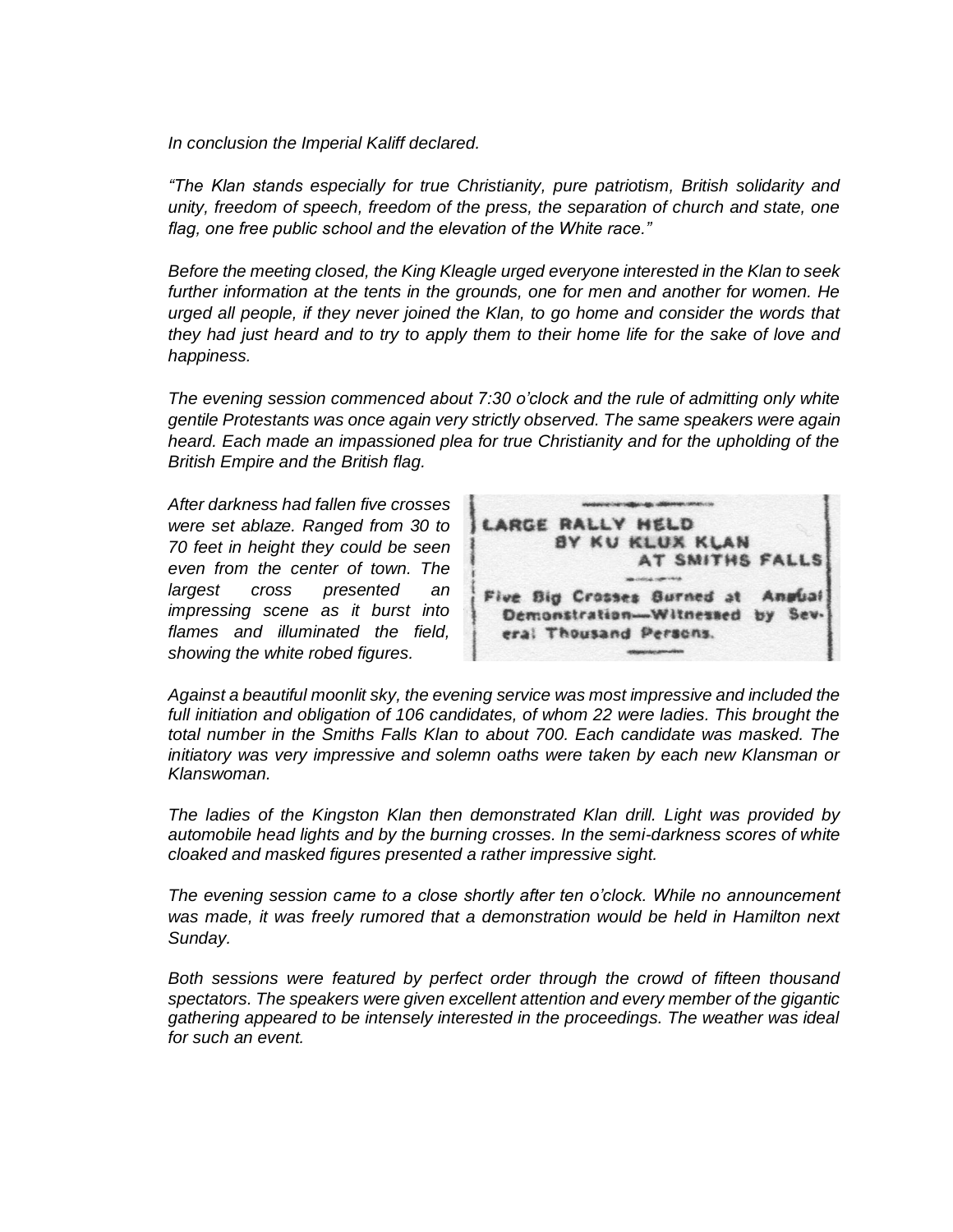The massive turnout at the Smiths Falls KKK rallies did not, however, necessarily suggest endorsement and support from community leaders or the public in general. Even before the Klan convened on McEwen's Field an Arnprior *Chronicle* editorial condemned the Invisible Empire.

*The Ku Klux Klan –*

*The people of Ontario usually have looked upon Ku Klux Klan activities as something not very creditable to any country but nevertheless as something far removed from our peaceful country and not affecting us at all. But now we wake up to find the Ku Kluxers at our very doors. They have been burning crosses at Smiths Falls and in other places in this particular section of the country.* 

*Furthermore, they promise to take an active part in the next Ontario Provincial election according to announcements made at public meetings held at Barrie and elsewhere a few weeks ago. Everyone knows what constructive policies these Klansmen seek to carry out, how suited they are in our country of two languages and different religions.* 

*Why such an organization whose very existence depends upon its success in keeping discord, animosity and hatred alive in any community should find any footing in Ontario at all would be hard to understand if we did not know that there is a certain element in any community which will be attracted to any such thing no matter what it may be and if we did not know that organizers and Imperial Wizards of the Klan find Canadian dollars just as comfortable in their pockets as they have found millions of dollars in the United States.* 

*There is no room for a Klan organization in any part of Canada. We have our little troubles of race and religion, but we are getting along very well, and the different races and creeds are coming to understand each other better every day. Any decent-minded Canadian with an eye to the unity of his fellow citizens will have nothing but contempt for the Klan and its agents.<sup>17</sup>*

As alluded to by the Arnprior *Chronicle*, the Smiths Falls mass rally was not the only Klan activity in the local area. Over the summer of 1926, in the run-up to the Smiths Falls conclave, there was a rash of cross burnings across southern Lanark County. Three months before the Klan gathered on McEwen's Field, the Perth *Courier* reported …

*Fiery Cross In Montague –*

*The symbol of the Ku Klux Klan, a 13-foot fiery cross, was burned in Montague on the Franktown Road about one mile and a half beyond the corporation limits of Smiths Falls on Thursday night last week.* 

*When it burst into flames at 10:10 o'clock it considerably startled the members of Mr. W. A. Bissonnette's family whose home is about 150 feet from the spot at which the cross was erected and other farmers in the vicinity were also given a shock on discovering the flaming symbol.* 

*This is the fourth cross that has been burned in this district in recent months.<sup>18</sup>*

<sup>17</sup> Arnprior *Chronicle*, June 1926.

<sup>18</sup> Perth *Courier* June 25, 1926.